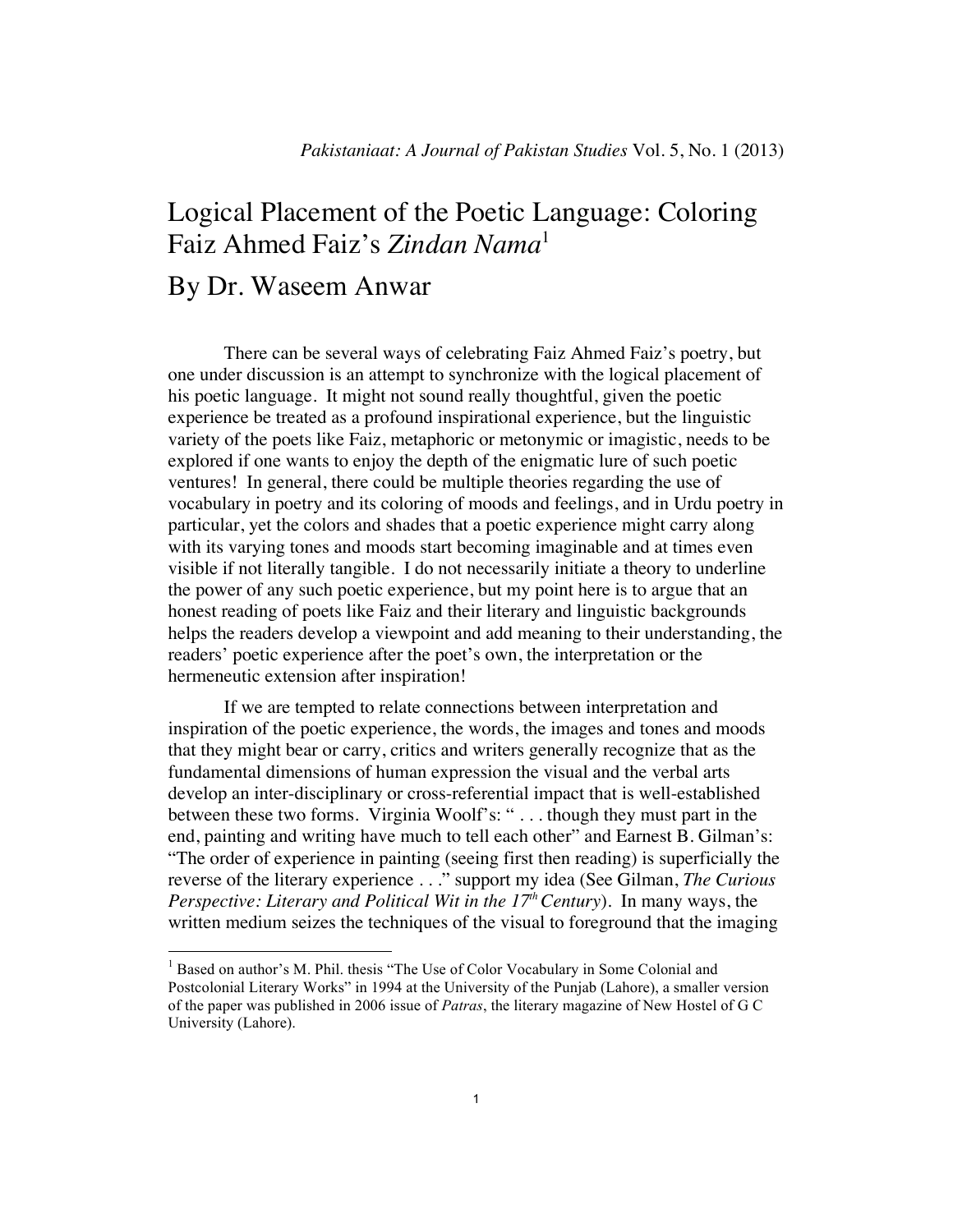and coloring much fall under the civilization of the written word. To extend the argument J. Hillis Miller also in his *The Linguistic Moment* relates the importance of the needle's eye that enfolds transience of spatial images for eternity, while Jurij Lotman in *The Structure of the Artistic Text* talks about the iconic principle involved in the visual arts.

Besides shapes and forms, colors are also cardinal to visual arts, and most colors have several meanings related to the cultural significance attached to them. As commonly black stands for death, underworld, mourning, elegance, while gray stands as colorless, figuratively as well as literally. But overall, a color is unlikely to have one rigid meaning. Like other artists, writers also exploit colors and color theories through the literary medium, word. Wendy Steiner in *The Color of Rhetoric* maintains the ways writers use different periods and genres for any interart analogy. Also in his detailed study *Color and Human Response*, Faber Birren explores the biological, visual, emotional, aesthetic and psychic responses to color by referring to both the ancient symbolic use of colors as well as their application in the modern environment.

Generally speaking, the writers of modern and contemporary times are inheritors of discontinuous polyglot traditions. Historians as well as literary critics find examples of imperial oppression and hegemonic designs in today's postcolonial societies, their literatures, their education plans, and even in their use of languages. The Martinique critic Frantz Fanon claims: "to speak language is to take on a world, a culture." Like all other great writers, the postcolonial literary writers also manipulate vocabulary, color vocabulary, and color models. Specified color-vocabulary as transformed into a metaphor for the colonial experience refers to the darkness of a depressing experience that the underlings face, while it also exposes the devilish deeds of despots. The juxtaposition relates to a synonymity between color and its semantic levels. In his 1986 foreword to Fanon's book *Black Skin, White Masks*, Homi K. Bhabha comments: "The Black presence ruins the representative narrative presence of Western person-hood; its past tethered to treacherous most experience under coercion."

In the literature written against a coercive background or one that deals with the theme of slavery and colonialism such direct, indirect, suggested or implied meanings attached to colors reinforce various racial, religious, regional, ethnic, cultural, colonial or imperial discriminations. When "historicized," as says Frantz Fanon, the aesthetic, symbolic, and traditional presence of black color in English literature and the literatures in English is essentially linked to the history of humanity in general and to that of slavery in particular. The blackness of the soul that belongs to the white villain rather than to his black victim prepares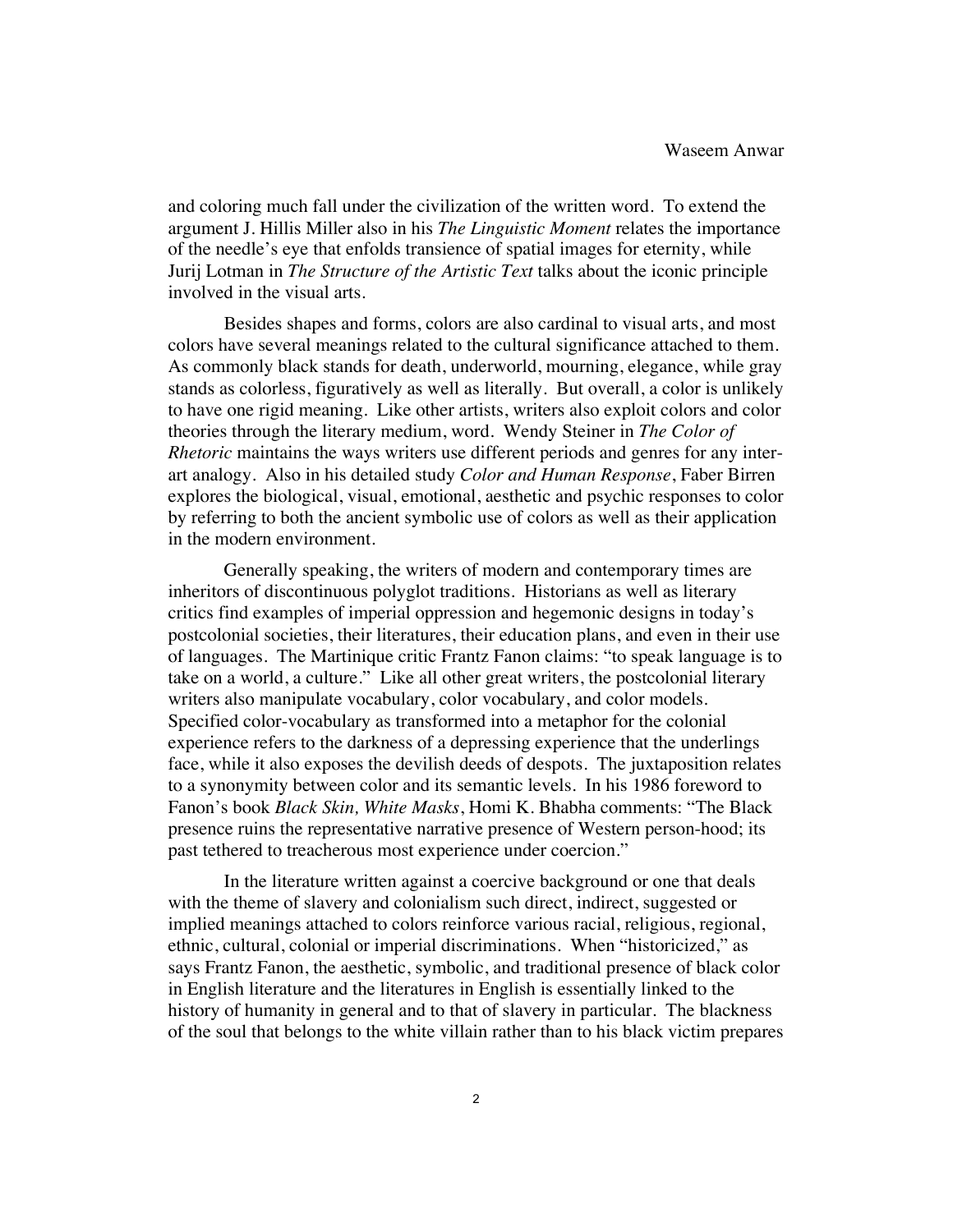the ground for manipulating the darkness of Africa beyond regional, racial, geographical boundaries, making this dark-continent a symbol for all the struggling freedom-lovers. There is a sense in which Africa has become, like the rest of the Third World an outer space, one of the last battlefields where white men struggle for the future of mankind. The African arena is still regarded as a perfect setting for trials of strength, a theatre for ideological battles and the potential last holocaust.

---

Within the context of postcolonial-ism a reading of Faiz Ahmed Faiz's *Zindan Nama* (1956) and some other poems about the theme of resistance plays around the foresaid *logical placement of poetic language*, its verbal and visual connections, its coloration. In Faiz's poetry color-vocabulary, with its universal significance, becomes a powerful medium and is exploited to the maximum to raise the fundamental East-West polarity around haves and have-nots and many other related paradigms. In his works, above all, there is a constant struggle against the prevailing oppressive systems. Resistance in consequence to deprivation is the result of the colonial rule or lack of freedom, while for Faiz the role of poetry for liberating the oppressed against slavery or system symbolically becomes a stylistic coloration. Like Roque Dalton, a poet from El Salvador, Faiz also attempts "Poetry…not made of words alone" or like Onésimo Silveria, the Cape-Verdian poet also writing in Angola and Mozembique, "A poem without children nourished …/ On the black milk of aborted time."

With reference to the postcolonial problems and the difficulties of independence, democracy, development, destiny and persecution of intellectuals, Edward Said names Faiz Ahmed Faiz as one of the victims of "system." Postcolonial-ism is certainly an offspring of the colonial culture, while culture reflects the experiences of a society. Though Faiz always tried to define Pakistani culture from a more geographically specific and regional angle, he also tried to find reasons for identity crisis in the region. But, of course, here we are more interested in tracing how he experiences oppression and then expresses it through his poetic experience through the *logical placement of poetic language* and its related coloration.

Verbally as well as visually, the use of black as a color connected with coercion is traced in the literature of the Sub-continent. In his works Allama Mohammad Iqbal also exposed the hidden blackness under the apparent and superficial whiteness during the British colonial rule. Faiz reiterates such connotations with reference to the whiteness and glamour of the West. In his own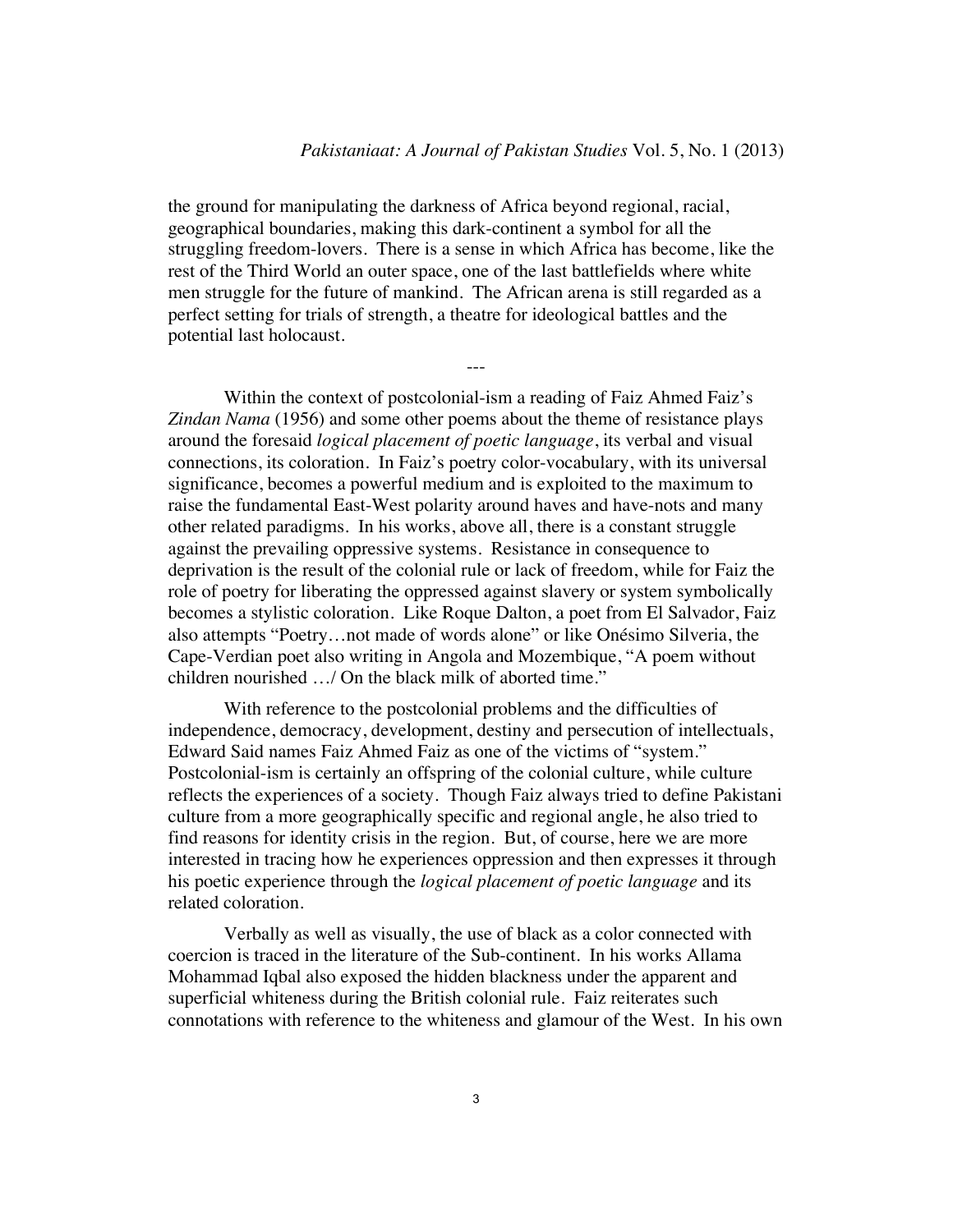manner he traces the real profundity of thought and creed in the Orient and terms the Western world as "Zahir Nuqra," that is the silver white that turns total black the moment it is touched. In the coloring of their works there is a strong contrast between Iqbal and Faiz; at his most natural Iqbal is ardent, impetuous, direct, Faiz more delicately suggestive.

Through his poetic experience, Faiz traces the struggle for survival against annihilating forces and imperialist designs in universal as well as in local and indigenous terms. His greatest contribution is towards redefining of "love" in the modern political context of his times: "Love do not ask me for that love again." Faiz, like Silveria, considers poet as a responsible political being and art as a part of the human struggle to survive through misery: "For many years these helpless hands/ Have been clasped to the hard black bosom of the night/ Under the iron corpse of the night?" The central theme of Faiz's poetry is human emotional and mental journey, a struggle for justice in migration: "my heart, my traveler." Homeland, Love, Mankind, Liberty, Protest, Banishment, Exile, Struggle, Afflicted and Inflicted Souls are some of the key words as well as major themes of his works. Written in 1956 "Come Africa" elaborates the point well enough. In his foreword to "Dear Heart," Khawaja Masood writes that Faiz's works are rooted in the "earth philosophy, drawing a sharp line between right and wrong. For Faiz, peace and independence are beautiful ideals in the post-independence context. Servitude kills the qualities of intellect and intelligence, truth and justice. His poems "Oh City of Many Lights," "The Window," "Africa: Come Back" or "Come Africa" from *Zindan Nama*, and "Ink and Pen," "Tablet and Pen," "The Hour of Chain and Gibbet," "Black-Out," "Solitary Confinement," "A Prison Nightfall," "A Prison Daybreak" and many others from different collections are full of such powerful messages.

Faiz's love for Lahore was not ordinary as well. He termed it a "City of Light." But later on in "Oh City of Many Lights!" in *Zindan Nama* he talks of the way these lights have waned. Even the "noonday dries up" and skyline is covered with foggy and oozy tide of "blackish misery." But Faiz is an optimist and in the prevalent darkness of the sooty blackness he finds embers of hope, associated with love: "When I see the shine on my fetters." In the four poems of the *Zindan-Nama*, Faiz records his experience in the prison houses to link them to the tortures of slavery. Prison is always projected in the image of black night: "How terrible is the night of pain." Life in a prison house is like an experience of a blind man who lacks in appreciating colorfulness, but then "I imagine that morning has lit up your face." Faiz talks of: "This Harvest of Hopes" (The last poem in *Zindan Nama*), relating the "roundness of cheeks and the coils of . . . ringlets" of his beloved to his love for the "beloved homeland." The "Trees of the prison